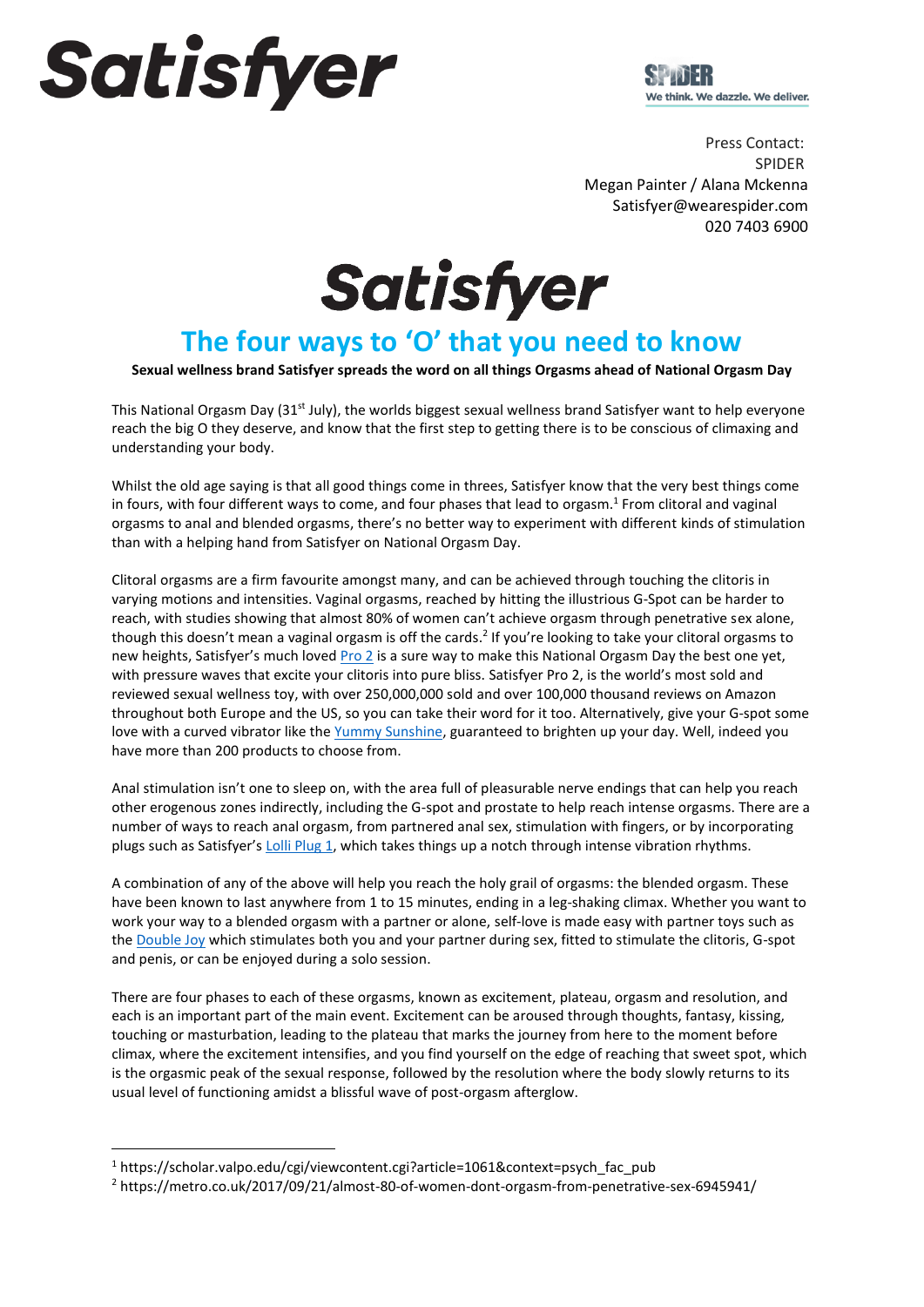# Satisfyer

#### *Satisfyer recommends***:**

### **[Lolli Plug 1](https://www.satisfyer.com/uk/products/anal-toys/anal-vibrators/136/lolli-plug-1)**

- RRP £26.95
- 12 varied and powerful vibration programs
- Suitable for both men & women



### **[Pro 2](https://www.satisfyer.com/uk/products/air-pulse-technology/air-pulse-stimulators/2/pro-2)**

- RRP £44.95
- Stimulated the clitoris using intense pressure waves
- 11 pressure wave intensities and whisper mode



## **[Double Joy](https://www.satisfyer.com/uk/products/vibrators/couples-vibrators/98/double-joy)**

- RRP £35.95
- Compatible with the free Satisfyer Connect App
- Stimulates both partners during sex, through the clitoris, G-spot and penis



### **[Yummy Sunshine](https://www.satisfyer.com/uk/products/vibrators/vibrators/48/yummy-sunshine)**

- RRP £44.95
- Ribbed structure, inclined tip and deep vibrations
- Silicone flex technology for a soft, smooth and flexible shaft

-Ends -

*Notes to editors:*

**About Satisfyer**